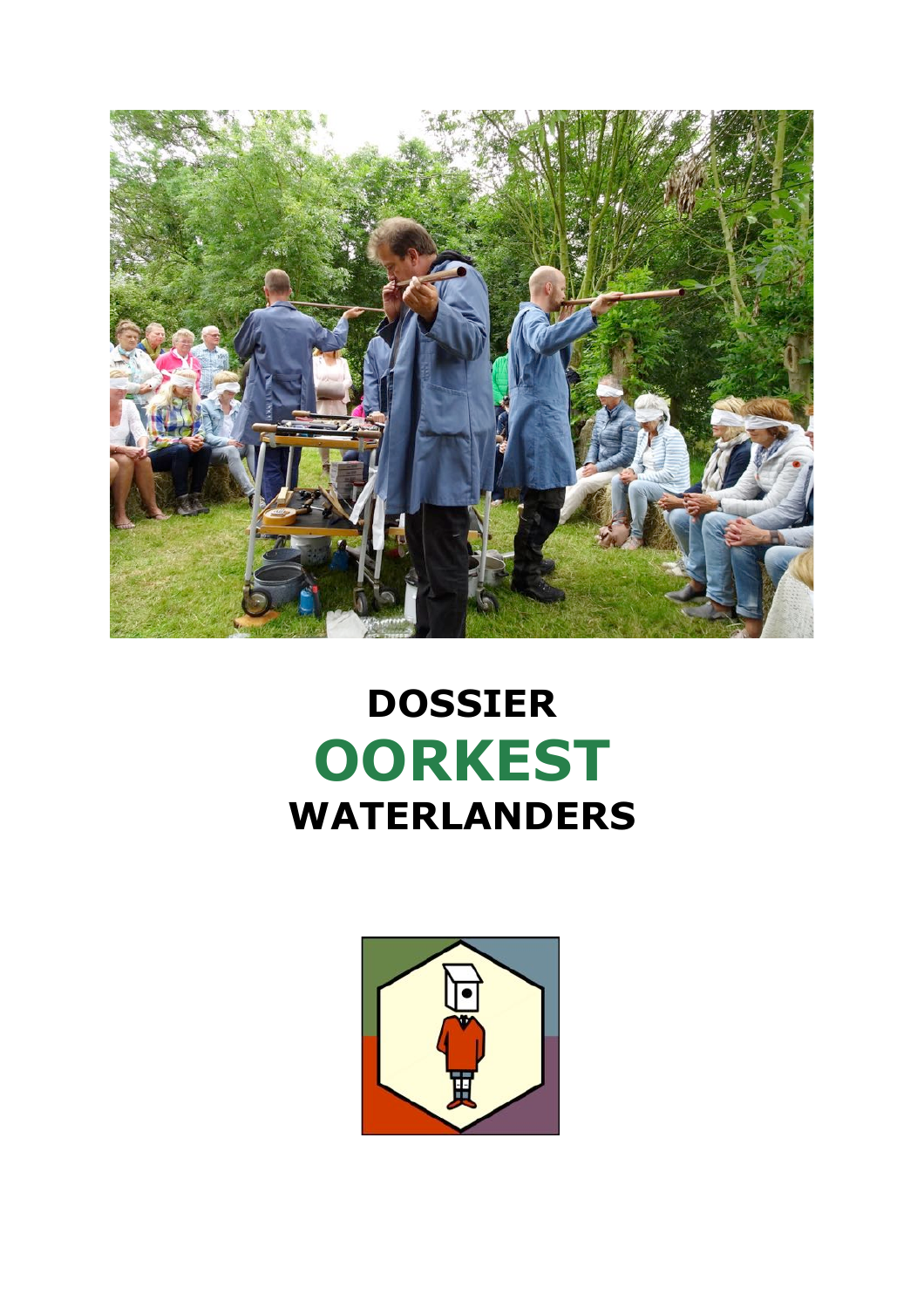## **DESCRIPTION**

OORKEST is a show in which the performers take the audience on a journey through their senses. *What do you hear when you cannot see?*

During Oorkest the public is audience and musician, participant and guinea pig. A part of the audience is invited to sit in a circle. They are then blindfolded and given small instruments to play with. It is about hearing and listening, about slowing down time, about enhanced perception and about creating order out of the seemingly random impressions that the mind receives. Will the collective try to come together and create something from the chaos?

Around these active participants is the rest of the audience. They too will become active participants in the ensuing concert. They see what happens and can react with instruments of their own. Some of these instruments are created especially for the performance.

OORKEST explores the way in which the mind creates. Given that any action or sound is 'input' for the audience, we have chosen this input to play tricks on the mind. Or rather, the minds of the audience create their own experience out of the presented input.

Be it deliberately or involuntarily, our brains create an illusion. It can sense the passing of an amount of time longer or shorter than the actual duration of an event. It creates music from mere sounds.



The audience conspires with the performers, who, to be honest, hardly perform at all. They just point, make noise, activate instruments that would otherwise be lifeless. There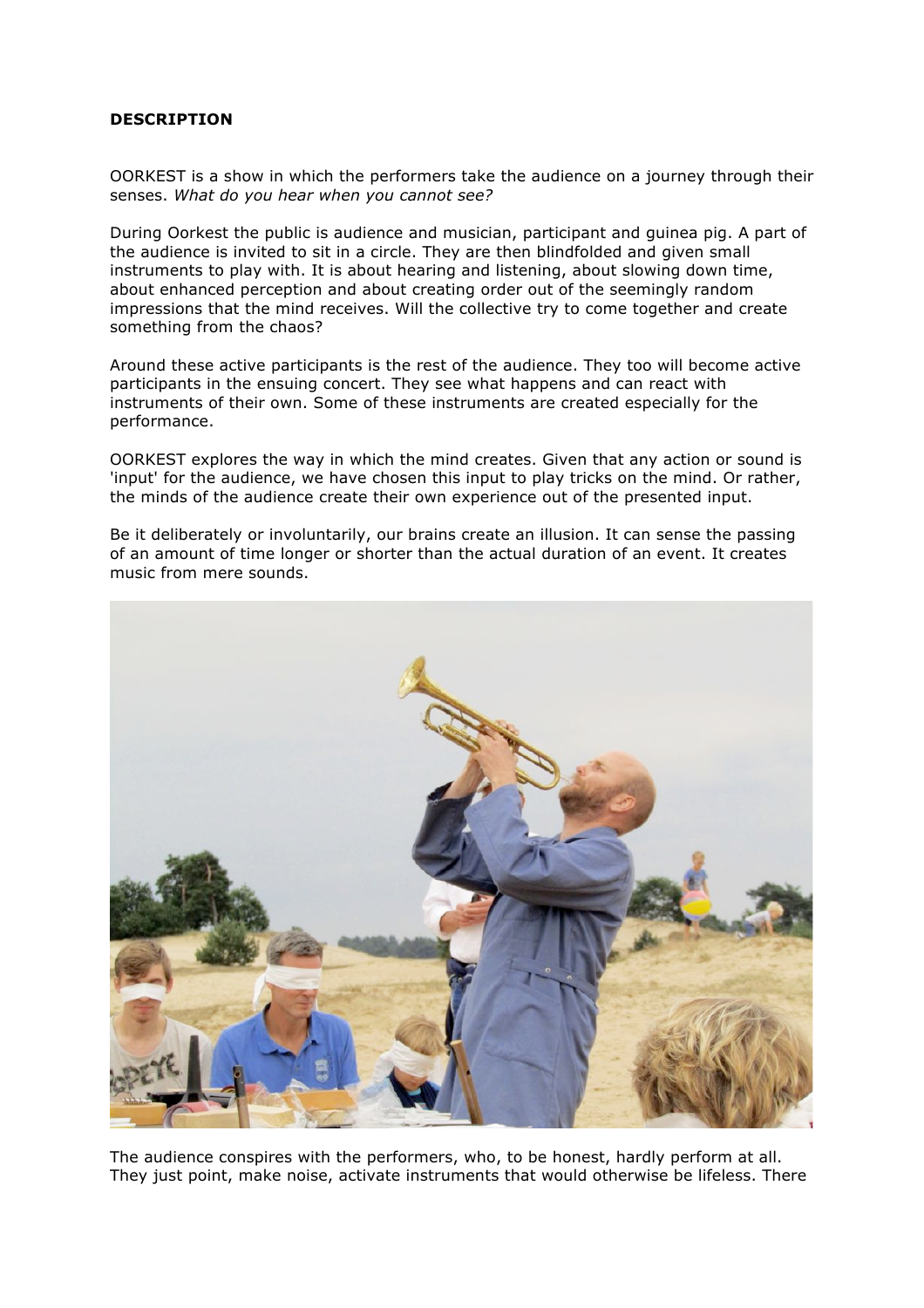is no drama, no characters, no story that serves as an intermediary. What we do is what we want to convey.

Without this background information, the experience from the audience's point of view is not 'scientific'. We invite, we invite, we lead, we invite. When we rid our visitors of expectations, the experience leads the way.

## **ARTISTS COLLECTIVE WATERLANDERS**

The four members of the collective have all been students at the Wageningen University. Their scientific background is still recognizable in their gradually changing body of work. What remains the same is the way in which their site-specific shows, installations and objects appeal to all senses. Waterlanders immerse their audience in a mysterious peculiar universe: poetic, musical and evocative.



About their previous performance BEEP:

BEEP is a disarming feast for the senses. Through humour and alienation, the Waterlanders allow us to change our perceptions. Just for a little while, they slow down time to allow us to catch out our own brains. A musical and spatial journey into silence combining artistic installations with performance.

'We like to open people up, to make them sensitive to what is already there. We just add a bit of stuff. We guide, we direct attention. Through our interventions (obvious or not so obvious), all the surroundings, the change of light, all noises become a part of the experience.'

Kees Lesuis (Oerol festival director) about Waterlanders: